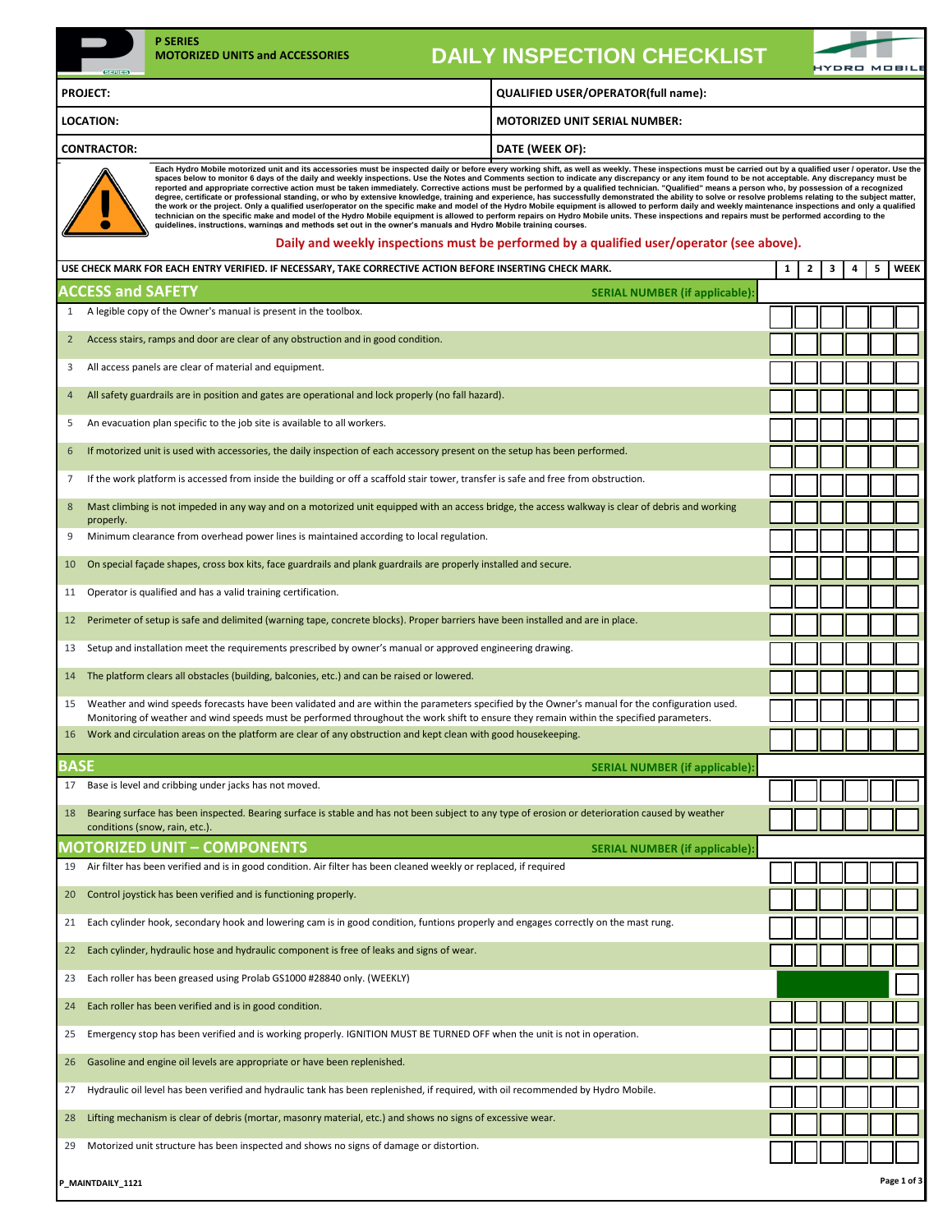|                                                                                                                            | $5 = 1 = 3$                                                                                                                                                                                                          | <b>P SERIES</b><br><b>MOTORIZED UNITS and ACCESSORIES</b>                                                                                                                                                                                                                                                      | <b>DAILY INSPECTION CHECKLIST</b>    |                                       |                              |   | <b>IYDRO MOBILI</b> |   |             |
|----------------------------------------------------------------------------------------------------------------------------|----------------------------------------------------------------------------------------------------------------------------------------------------------------------------------------------------------------------|----------------------------------------------------------------------------------------------------------------------------------------------------------------------------------------------------------------------------------------------------------------------------------------------------------------|--------------------------------------|---------------------------------------|------------------------------|---|---------------------|---|-------------|
|                                                                                                                            | <b>PROJECT:</b>                                                                                                                                                                                                      |                                                                                                                                                                                                                                                                                                                | QUALIFIED USER/OPERATOR (full name): |                                       |                              |   |                     |   |             |
|                                                                                                                            | <b>LOCATION:</b>                                                                                                                                                                                                     |                                                                                                                                                                                                                                                                                                                | <b>MOTORIZED UNIT SERIAL NUMBER:</b> |                                       |                              |   |                     |   |             |
|                                                                                                                            | <b>CONTRACTOR:</b>                                                                                                                                                                                                   |                                                                                                                                                                                                                                                                                                                | DATE (WEEK OF):                      |                                       |                              |   |                     |   |             |
|                                                                                                                            |                                                                                                                                                                                                                      | USE CHECK MARK FOR EACH ENTRY VERIFIED. IF NECESSARY, TAKE CORRECTIVE ACTION BEFORE INSERTING CHECK MARK.                                                                                                                                                                                                      |                                      |                                       | $\mathbf{2}$<br>$\mathbf{1}$ | 3 | 4                   | 5 | <b>WEEK</b> |
|                                                                                                                            |                                                                                                                                                                                                                      | <b>MOTORIZED UNIT - COMPONENTS</b>                                                                                                                                                                                                                                                                             |                                      | <b>SERIAL NUMBER (if applicable):</b> |                              |   |                     |   |             |
| 30                                                                                                                         |                                                                                                                                                                                                                      | On an electrical motorized unit, the power cable has been inspected and shows no signs of damage. Input power is adequate and phases are in sync.                                                                                                                                                              |                                      |                                       |                              |   |                     |   |             |
| 31                                                                                                                         |                                                                                                                                                                                                                      | On an electrical unit, the routing of the power cable is free from obstruction and the cable recoils properly.                                                                                                                                                                                                 |                                      |                                       |                              |   |                     |   |             |
| 32                                                                                                                         |                                                                                                                                                                                                                      | Rubber on each cylinder hook has been verified as described in Owner's manual procedure and is in good condition.                                                                                                                                                                                              |                                      |                                       |                              |   |                     |   |             |
|                                                                                                                            |                                                                                                                                                                                                                      | <b>MOTORIZED UNIT - SAFETY DEVICES</b>                                                                                                                                                                                                                                                                         |                                      | <b>SERIAL NUMBER (if applicable):</b> |                              |   |                     |   |             |
| 33                                                                                                                         | inspection tag.                                                                                                                                                                                                      | A fire extinguisher is present and readily available. The fire extinguisher is appropriate for the application, in good condition, fully charged and with a valid                                                                                                                                              |                                      |                                       |                              |   |                     |   |             |
|                                                                                                                            | or suspected.                                                                                                                                                                                                        | Each backup safety hook has been inspected and shows no sign of engagement prior to inspection. Each safety hook is clean and can move freely. The<br>motorized unit must be put out of service and must be inspected by a qualified technician if a previous engagement of the backup safety hook is detected |                                      |                                       |                              |   |                     |   |             |
| 35                                                                                                                         |                                                                                                                                                                                                                      | If the motorized unit used on the setup is electrical, the emergency stop button has been tested and works properly.                                                                                                                                                                                           |                                      |                                       |                              |   |                     |   |             |
| 36                                                                                                                         |                                                                                                                                                                                                                      | With the setup at 10' (3 m) above the bearing surface and without any loads on the platform, testing of the emergency descent system has been performed<br>(on installation and subsequently once a week) to make sure it is operating normally. (WEEKLY)                                                      |                                      |                                       |                              |   |                     |   |             |
|                                                                                                                            |                                                                                                                                                                                                                      | <b>MASTS and MAST TIES</b>                                                                                                                                                                                                                                                                                     |                                      | <b>SERIAL NUMBER (if applicable):</b> |                              |   |                     |   |             |
| 37                                                                                                                         |                                                                                                                                                                                                                      | Mast bolts are tightened with the proper torque (120 lb-ft or 163 N-m). Mast bolt washers have been replaced if bent. (WEEKLY)                                                                                                                                                                                 |                                      |                                       |                              |   |                     |   |             |
| 38                                                                                                                         |                                                                                                                                                                                                                      | Mast is plumb (both front and side axis).                                                                                                                                                                                                                                                                      |                                      |                                       |                              |   |                     |   |             |
| 39                                                                                                                         |                                                                                                                                                                                                                      | Mast sections have been inspected and show no signs of damage or distortion.                                                                                                                                                                                                                                   |                                      |                                       |                              |   |                     |   |             |
| 40                                                                                                                         | Mast ties are in good condition, show no signs of distortion, are secure and show no signs of collision with planks or mast tie doors.                                                                               |                                                                                                                                                                                                                                                                                                                |                                      |                                       |                              |   |                     |   |             |
| 41                                                                                                                         | Tie configuration is as per manufacturer's requirements and suitable for configuration and installation method used.                                                                                                 |                                                                                                                                                                                                                                                                                                                |                                      |                                       |                              |   |                     |   |             |
| Visual inspection shows all mast bolt assemblies are in position and tightened properly.<br>42                             |                                                                                                                                                                                                                      |                                                                                                                                                                                                                                                                                                                |                                      |                                       |                              |   |                     |   |             |
|                                                                                                                            |                                                                                                                                                                                                                      | <b>BRIDGES and PLANKING</b>                                                                                                                                                                                                                                                                                    |                                      | <b>SERIAL NUMBER (if applicable):</b> |                              |   |                     |   |             |
| 43                                                                                                                         |                                                                                                                                                                                                                      | All required bridge connection hardware (bolts, nuts, pins, plates) is present and in good condition.                                                                                                                                                                                                          |                                      |                                       |                              |   |                     |   |             |
| 44                                                                                                                         | Bridges have been inspected and their structure shows no signs of damage or distortion.                                                                                                                              |                                                                                                                                                                                                                                                                                                                |                                      |                                       |                              |   |                     |   |             |
| On a bearing bridge, the inclinometers have been verified and detect ±2-degree slopes at both ends of the structure.<br>45 |                                                                                                                                                                                                                      |                                                                                                                                                                                                                                                                                                                |                                      |                                       |                              |   |                     |   |             |
| 46                                                                                                                         | On linear bearing bridges, there is a 6" to 12" (15 cm to 30 cm) overlap at each end. Two bridge safety chains are present at each end of the bearing bridge                                                         |                                                                                                                                                                                                                                                                                                                |                                      |                                       |                              |   |                     |   |             |
| 47                                                                                                                         | and are tied properly with a slack not exceeding 1" (2,5 cm).<br>Outrigger and planking arrangement meets the requirements and limitations outlined in the Owner's manual for the specific configuration used on the |                                                                                                                                                                                                                                                                                                                |                                      |                                       |                              |   |                     |   |             |
| 48                                                                                                                         | setup.                                                                                                                                                                                                               | Plank outriggers are clean and in good condition. Outrigger lock bolts are all tightened properly and plank stop pins are in place.                                                                                                                                                                            |                                      |                                       |                              |   |                     |   |             |
| 49                                                                                                                         | Planks used for planking are scaffold graded (SPF), are clean, in good condition and are set properly. Planking clears all obstacles (building, balconies, etc.)                                                     |                                                                                                                                                                                                                                                                                                                |                                      |                                       |                              |   |                     |   |             |
|                                                                                                                            | <b>OADS</b>                                                                                                                                                                                                          | and is properly supported, overlapped and secured.                                                                                                                                                                                                                                                             |                                      | <b>SERIAL NUMBER (if applicable):</b> |                              |   |                     |   |             |
| 50                                                                                                                         |                                                                                                                                                                                                                      | If applicable, valid job-specific configuration details and capacity charts are displayed and legible.                                                                                                                                                                                                         |                                      |                                       |                              |   |                     |   |             |
| 51                                                                                                                         |                                                                                                                                                                                                                      | Load capacity charts are displayed and legible.                                                                                                                                                                                                                                                                |                                      |                                       |                              |   |                     |   |             |
| 52                                                                                                                         |                                                                                                                                                                                                                      | Loads on the platform do not exceed those prescribed by the capacity charts or by the job-specific authorized layout plan and are evenly distributed.                                                                                                                                                          |                                      |                                       |                              |   |                     |   |             |
|                                                                                                                            |                                                                                                                                                                                                                      |                                                                                                                                                                                                                                                                                                                |                                      |                                       |                              |   |                     |   |             |